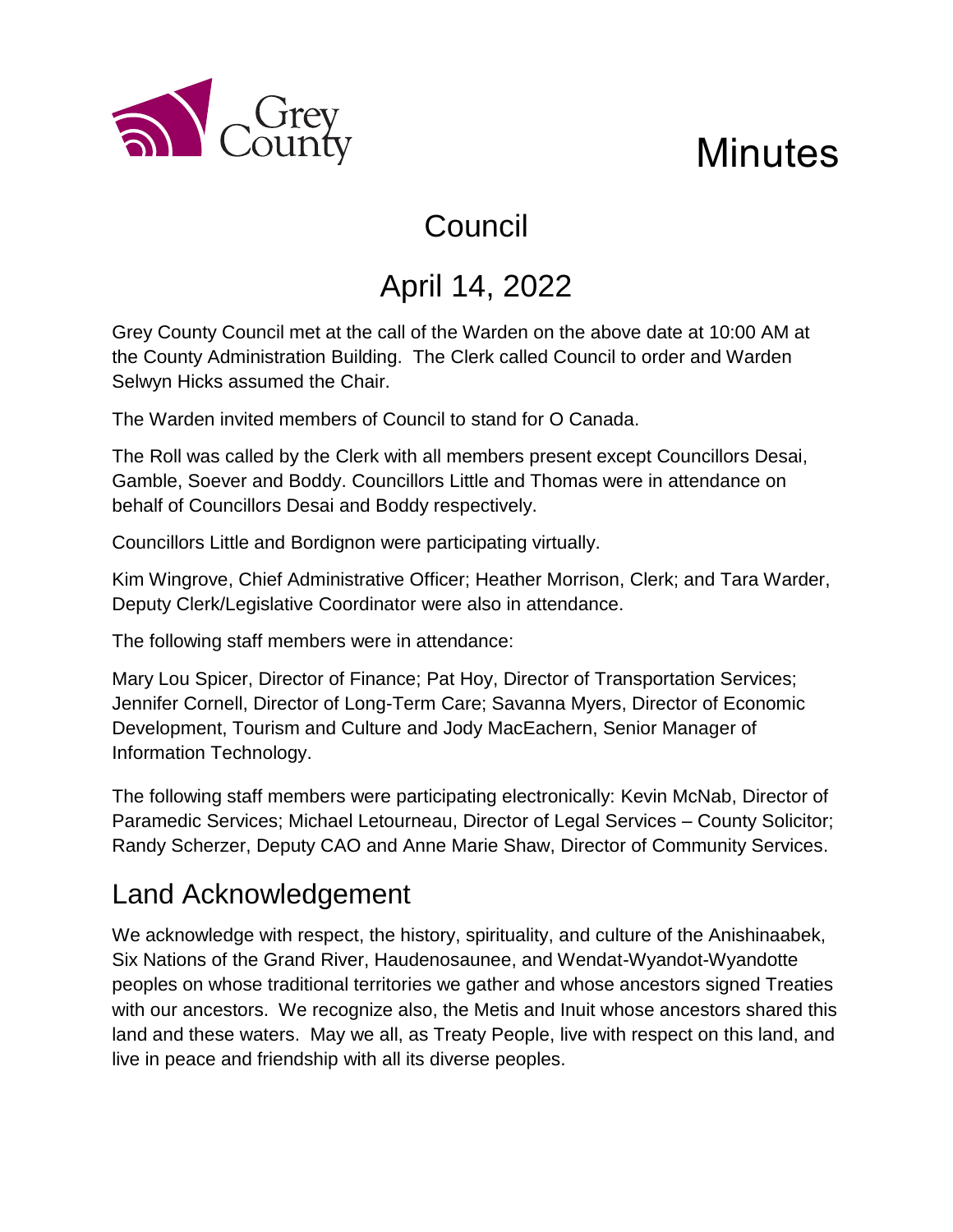### Declaration of Interest

There were no disclosures of interest.

#### Adoption of Minutes

|         | That the Committee of the Whole closed meeting minutes dated<br>March 24, 2022 be adopted as provided to County Council.                                                     |                                             |  |
|---------|------------------------------------------------------------------------------------------------------------------------------------------------------------------------------|---------------------------------------------|--|
| CC36-22 | Moved by: Councillor O'Leary                                                                                                                                                 | Carried<br>Seconded by: Councillor Paterson |  |
|         | That the minutes of the County Council meeting and Committee of<br>the Whole meeting dated March 24, 2022 and the resolutions<br>contained therein, be adopted as presented. |                                             |  |
| CC35-22 | Moved by: Councillor Robinson                                                                                                                                                | Seconded by: Councillor Bordignon           |  |

Carried

### Closed Meeting Matters

There was no closed meeting held.

#### Reports

#### Board of Health

*CC37-22* Moved by: Councillor Paterson Seconded by: Councillor Keaveney

**That the Board of Health minutes dated March 11, 2022 be received for information.** 

Carried

#### By-Laws

*CC38-22* Moved by: Councillor Hutchinson Seconded by: Councillor Milne

**That By-Laws 5131-22 to 5133-22 be introduced and that they be taken as read a first, second and third time, finally passed, signed by the Warden and the Clerk, sealed with the seal of the Corporation and engrossed in the By-law book.**